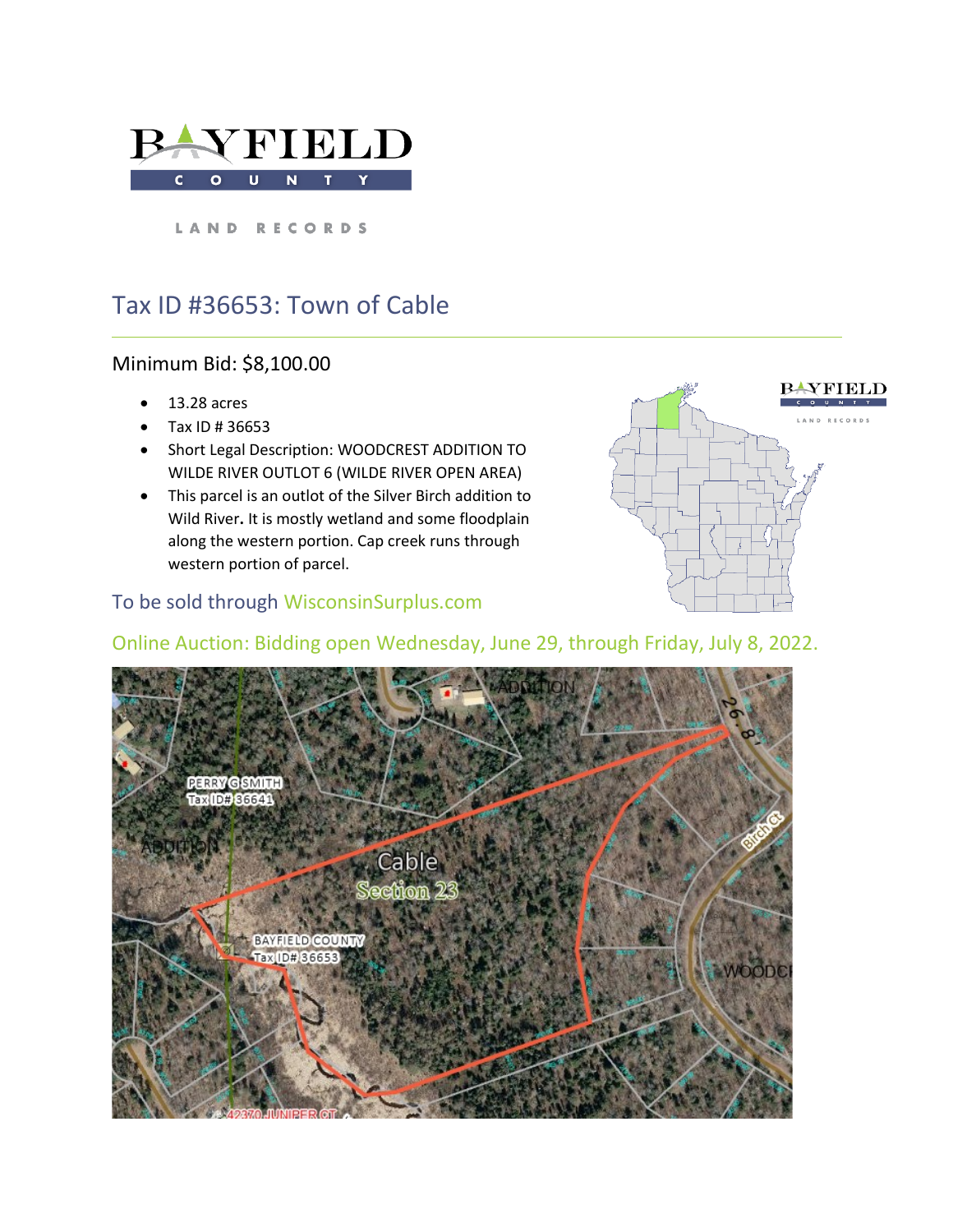#### Site Description

**Property Street Address:** No Address; Outlot parcel near Silver Birch Dr.

**Municipality**: Town of Cable

**Tax ID:** 36653

**Acres:** 13.28

**Lot Dimensions:** Irregular parcel

**Type of Access to Property:** Public access off Birch Court



**School District:** Drummond School District

**Structures On Property:** None

**Is Property Vacant:** Yes

**Is Property Clear of previous owner's personal property:** Yes

**Legal Description:** WOODCREST ADDITION TO WILDE RIVER OUTLOT 6 (WILDE RIVER OPEN AREA)

**Additional Information/Descriptions:** This parcel is an outlot of the Silver Birch addition to Wild River**.** It is mostly wetland and some floodplain along the western portion. Cap creek runs through western portion of parcel.

**Defects:** Floodplain along western portion.

#### Title Information

**Title Type:** Quit Claim Deed

**Deed Transfer Fee:** \$30.00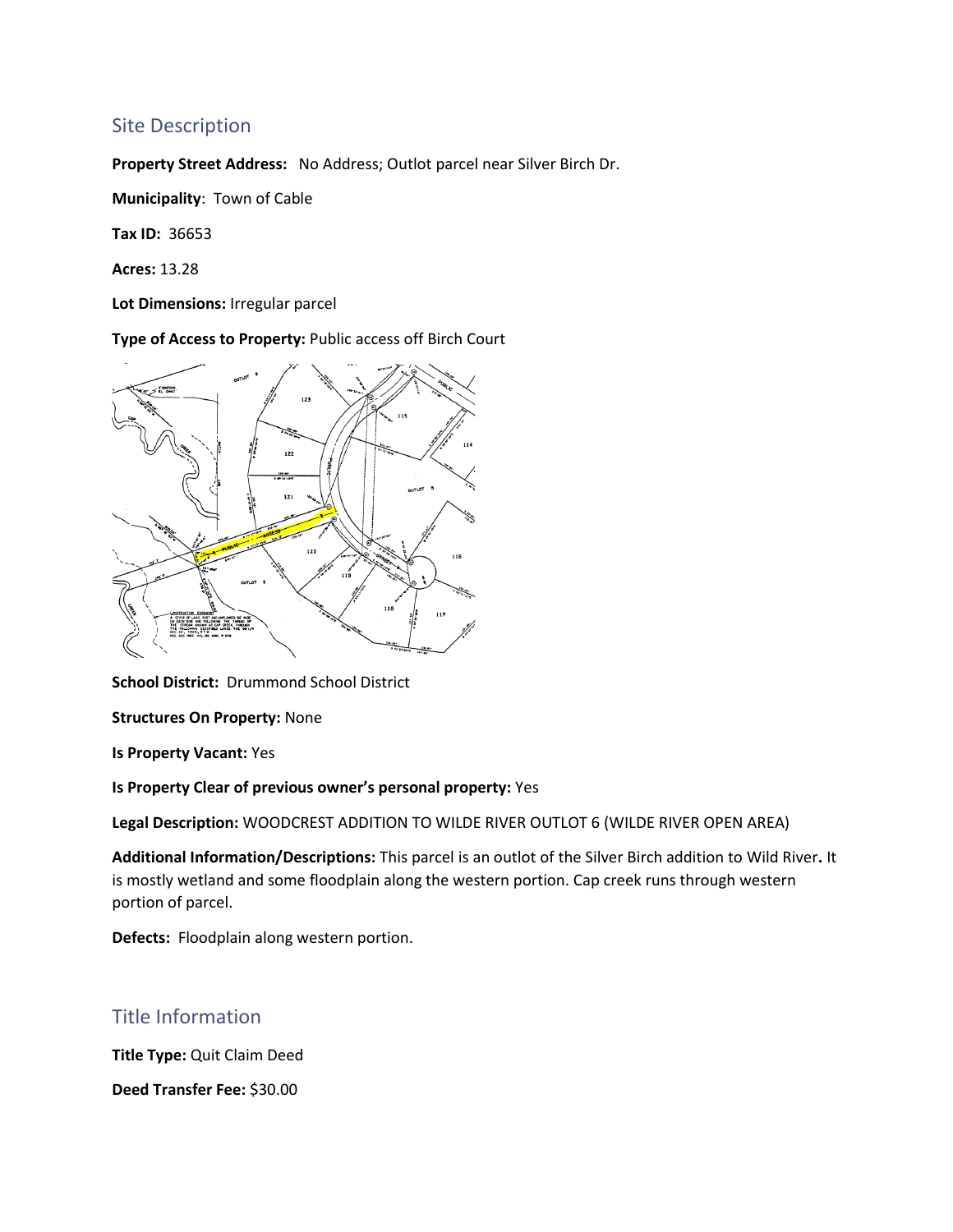**Title Transfer Terms:** Property sold as is

**Clear Title:** Title search is strongly recommended

**Additional Terms:** If interested in property, it is strongly recommended to get a title search ASAP. Bayfield County does not offer this and cannot guarantee any issues with title.

#### Tax Info

**Additional Fees/Types:** NA

**Estimated Yearly Taxes:** NA

#### Zoning

**Zoning:** R-RB Residential- Recreational Business

**Is Parcel Buildable?** Yes **No** Further Info Needed

**Overall Condition: Below average** 

**Comments:** Not Buildable; Outlot & floodplain – no structures, no RV's



### Helpful Links

Link to map: <https://novus.bayfieldcounty.wi.gov/access/master.asp?paprpid=36653> Link to Property Lister Page:<https://novus.bayfieldcounty.wi.gov/access/master.asp?paprpid=36653> Zoning Map: <https://maps.bayfieldcounty.wi.gov/ZoningWAB/?find=36653>